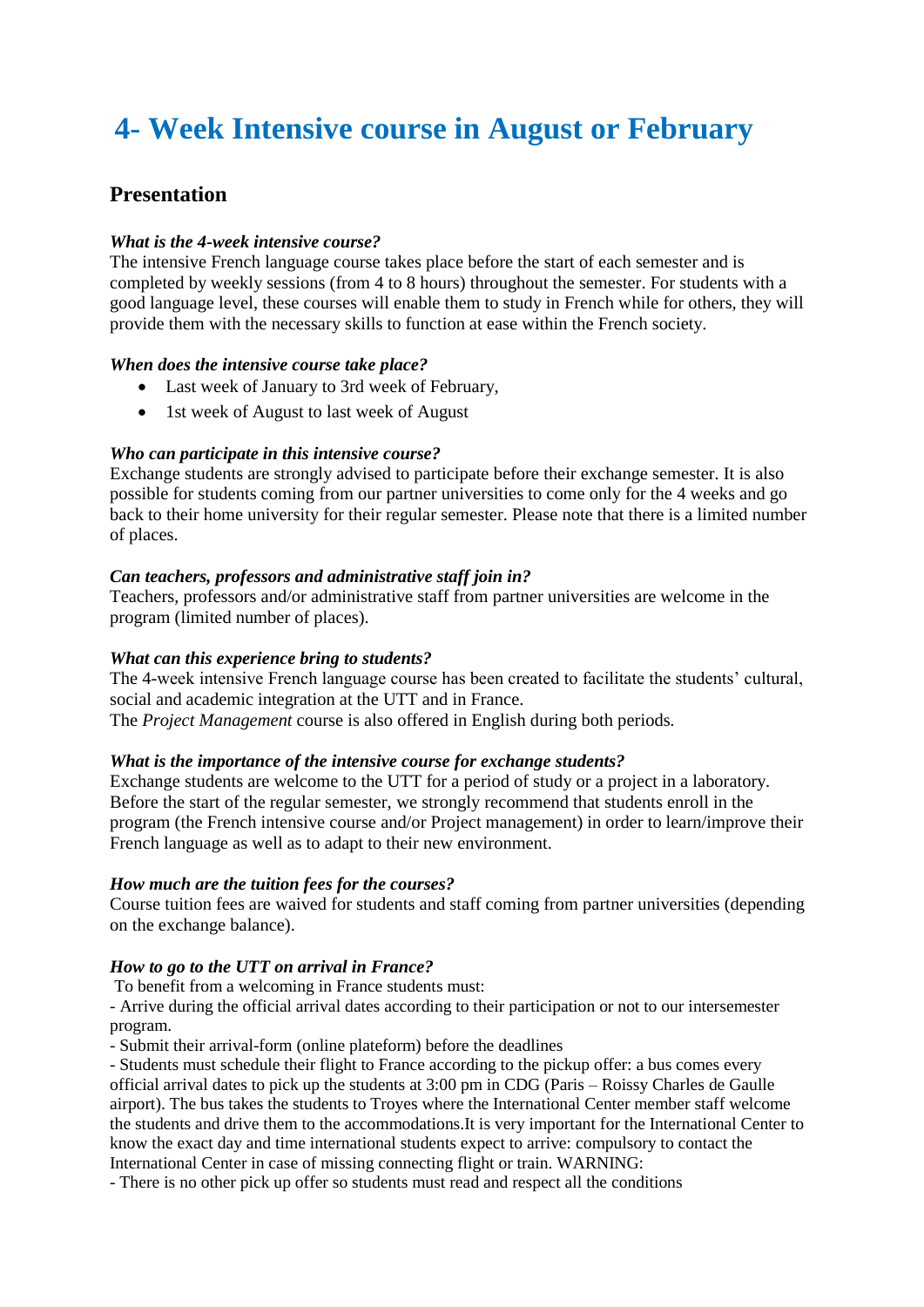- Minor students must arrive in the UTT with their tutor in order to deal with any administrative documents related to their accommodation and registration to UTT.

# **Application**

# *How to apply for this intensive course?*

Students can register online on the UTT website and send their completed application form to the International Center at UTT. Please use this link: [Online application for exchange at UTT.](https://utt.moveonfr.com/locallogin/57aafaed8b811b1348000005/eng)

# *Visa needed?*

Please check this section: [Visa and stay in France](https://utt.moveonfr.com/locallogin/57aafaed8b811b1348000005/eng)

# *What about accommodation?*

To apply for accommodation students must return the "Accommodation form" to the International Center (information and details available from the "application" link above). A lease must be signed before taking the room. Payment of insurance is compulsory in order to enter accommodation.

Whichever type of accommodation they choose, students will have to pay a rent and a deposit of one or two months' rent when they arrive. They must make photocopies of the official documents required.

# *What about insurances?*

For details about civil liability, housing and health insurances, (some of them are to be subscribed in France **before arrival**, please check the insurance section on this page: **Insurances** 

# **Pedagogy**

# *What are the courses available?*

French as a Foreign Language Project Management (taught in English)

## *French language classes - Number of hours per day? Levels? students per class? ECTS credits?*

Generally 4 hours of French a day plus 1 hour of self-computer-based learning. There are at least 4 or 5 different levels with the first one being "complete beginner" and last one "very good level".

Most of the time, there are about 15 students per class. French as a Foreign Language: 4 ECTS credits.

# *What is the Project Management course? Number of hours per day?*

It is 2-3 hours per day. The course is about how to manage a project in order to make it successful. That goes with risk analysis, quality assessment, how to organize the project into activities and task with respect to schedule, how to work with different people, etc. Project Management: 6 ECTS credits.

# **Practical Life**

# *Average cost of living for one month?*

Accommodation: about 300/400 euros Food: about 200/250 euros (depending on what and where you eat!)